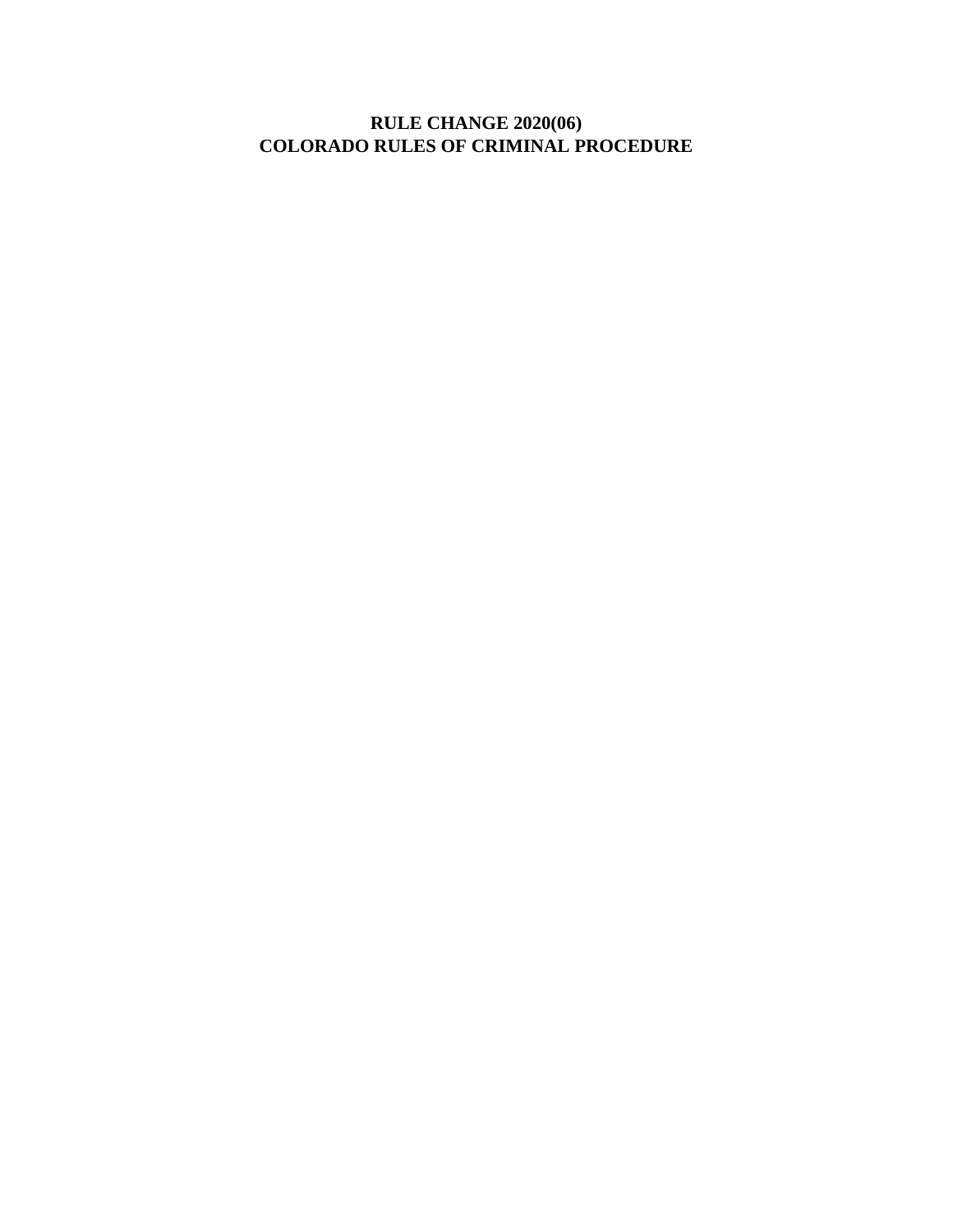#### **Rule 43. Presence of the Defendant**

## **(a) – (e) [NO CHANGE]**

## **(f) Public Health Crisis Exception**

(1) If the court finds that a public health crisis exists, it may require the defendant and counsel to appear by contemporaneous audio communication (such as by phone) at arraignment and any proceeding listed in subsections (e)(2)(I), (II), (III), (V), (VI), (VII), and (VIII) of this rule. During any contemporaneous audio communication proceeding under this subsection  $(f)(1)$ , the court must allow counsel the opportunity to confer with the defendant confidentially when necessary. A contemporaneous audio communication proceeding under this subsection (f)(1) shall be conducted in a courtroom open to the public or in a manner that allows members of the public (including victims) to hear and, where appropriate, participate in the proceeding.

(2) If the court finds that a public health crisis exists, it may, in its discretion and with the defendant's oral or written consent, allow the defendant and counsel to appear by an interactive audiovisual device for a preliminary hearing, entry of a plea, sentencing associated with that plea, a deferred judgment violation hearing, a probation violation hearing, sentencing following the revocation of a deferred judgment or probation, or a transfer hearing following termination of placement in community corrections. This subsection  $(f)(2)$  shall only apply in cases where none of the offenses charged is included within those offenses enumerated in C.R.S. 24-4.1-  $302(1)$ . During any interactive audiovisual proceeding under this subsection (f)(2), the court must allow counsel the opportunity to confer with the defendant confidentially when necessary. An interactive audiovisual proceeding under this subsection  $(f)(2)$  shall be conducted in a courtroom open to the public or in a manner that allows members of the public (including victims) to hear or watch and, where appropriate, participate in the proceeding. Use of an interactive audiovisual device under this subsection  $(f)(2)$  must comply with subsection  $(e)(1)$  of this rule.

#### **Comment [NO CHANGE]**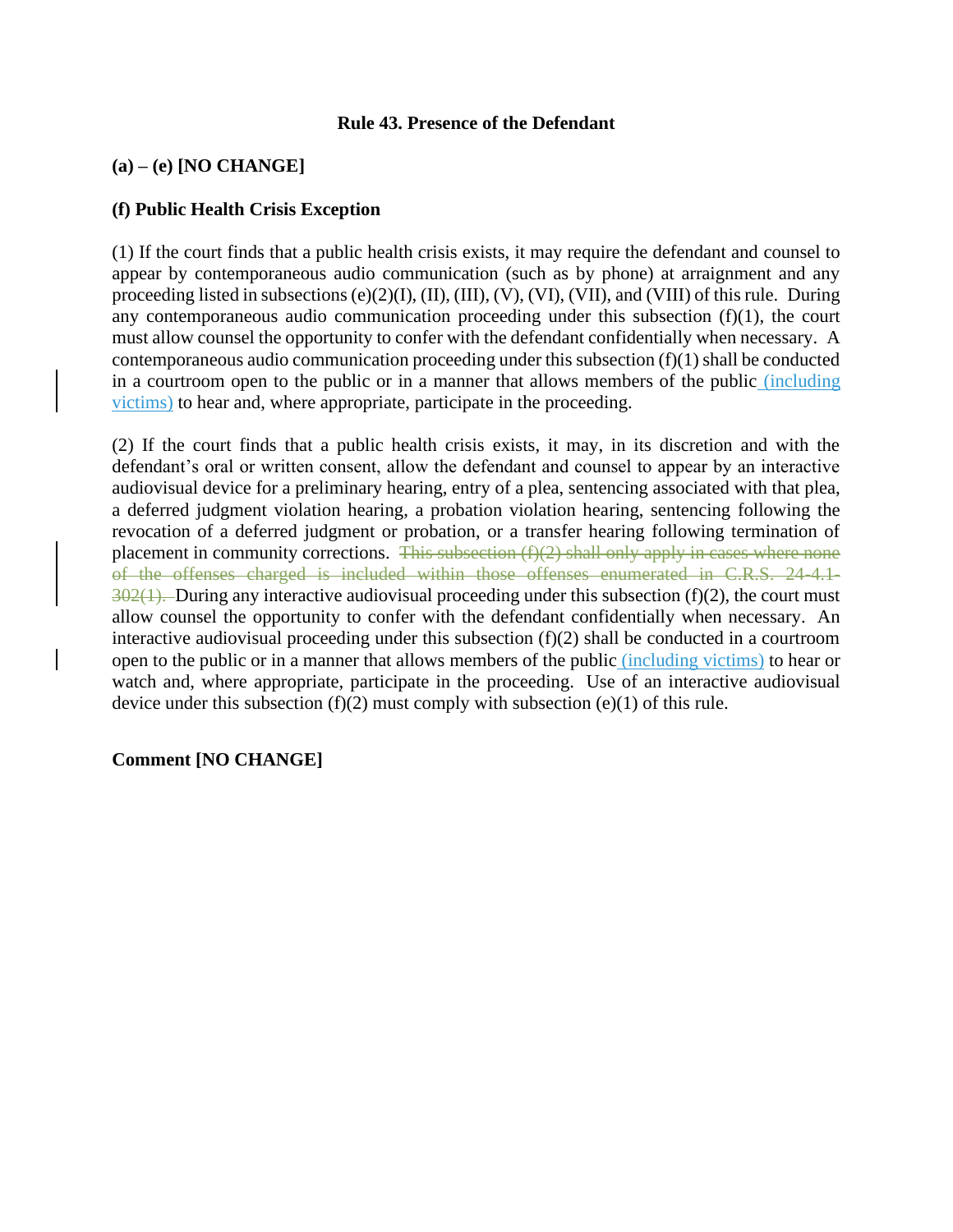## **Rule 43. Presence of the Defendant**

# **(a) – (e) [NO CHANGE]**

## **(f) Public Health Crisis Exception**

(1) If the court finds that a public health crisis exists, it may require the defendant and counsel to appear by contemporaneous audio communication (such as by phone) at arraignment and any proceeding listed in subsections (e)(2)(I), (II), (III), (V), (VI), (VII), and (VIII) of this rule. During any contemporaneous audio communication proceeding under this subsection (f)(1), the court must allow counsel the opportunity to confer with the defendant confidentially when necessary. A contemporaneous audio communication proceeding under this subsection (f)(1) shall be conducted in a courtroom open to the public or in a manner that allows members of the public (including victims) to hear and, where appropriate, participate in the proceeding.

(2) If the court finds that a public health crisis exists, it may, in its discretion and with the defendant's oral or written consent, allow the defendant and counsel to appear by an interactive audiovisual device for a preliminary hearing, entry of a plea, sentencing associated with that plea, a deferred judgment violation hearing, a probation violation hearing, sentencing following the revocation of a deferred judgment or probation, or a transfer hearing following termination of placement in community corrections. During any interactive audiovisual proceeding under this subsection (f)(2), the court must allow counsel the opportunity to confer with the defendant confidentially when necessary. An interactive audiovisual proceeding under this subsection (f)(2) shall be conducted in a courtroom open to the public or in a manner that allows members of the public (including victims) to hear or watch and, where appropriate, participate in the proceeding. Use of an interactive audiovisual device under this subsection (f)(2) must comply with subsection (e)(1) of this rule.

#### **Comment [NO CHANGE]**